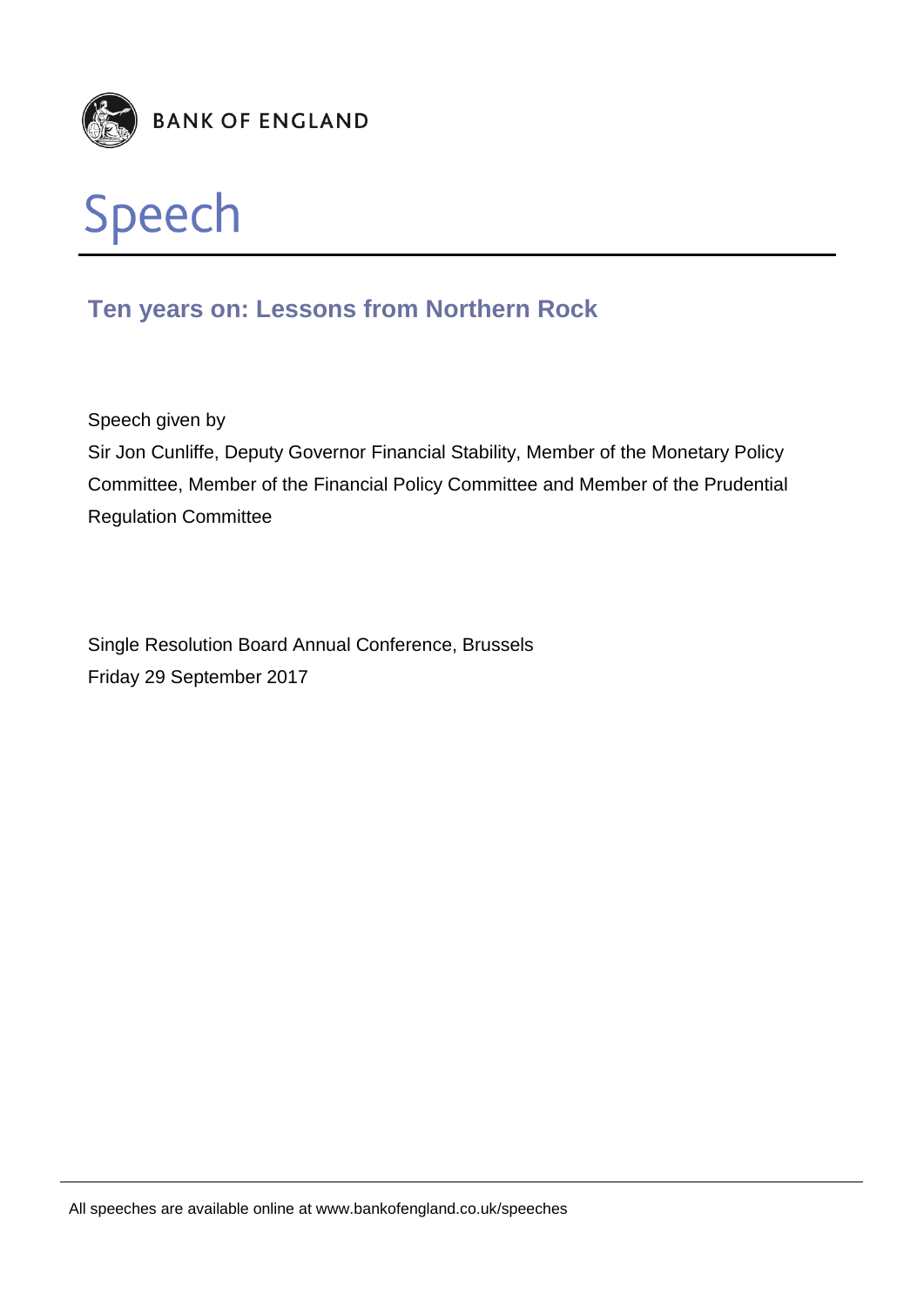This month marks the 10<sup>th</sup> anniversary of the failure of Northern Rock.

The failure of a middle size British mortgage bank was followed by the collapse of much bigger and globally systemic banks.

But the picture of the queues forming outside the branches of Northern Rock remains for many the picture of the start of the financial crisis.

Prior to September 2007, I knew of the existence of bank runs from economic history books, the experience of developing and emerging economies and the film of Mary Poppins.

Seeing one happen in London brought home that it is never different "this time". The fundamental basis of the financial system is trust. And trust, if not properly managed and protected, can disappear instantaneously.

And once that happened, the UK had no effective way of managing the failure of a bank. And no way to avoid the taxpayer having to step in to stop such a failure leading to the loss of critical services to the economy and contagion to other banks.

Anniversaries, even those of difficult events, offer a chance to step back and reflect – to ask whether we have learned the lessons of Northern Rock and the bank failures that followed?

I want today to look at why we were unable safely to wind up a failing bank without taxpayer intervention, at the progress we have made in the UK towards rectifying those failings, and at some of the challenges that remain.

# **The pre-crisis regime**

The failure of Northern Rock in 2007 and later, of RBS and Lloyds exposed brutally that the UK lacked the tools needed to manage the failure of a bank.

Depositors were expected to take comfort from a depositor compensation scheme based on the principle of 'co-insurance'. They were fully covered only for the first £2,000 of their deposit. Any depositor with more had a strong financial incentive to run on hearing rumours that the bank was failing – which is what they did on hearing that Northern Rock was in receipt of emergency liquidity assistance from the Bank of England.

When that happened, there was no public authority formally and clearly responsible for dealing with failing banks and with the powers to match. The UK relied wholly on its standard corporate insolvency regime to handle the fall-out from a bankrupt bank.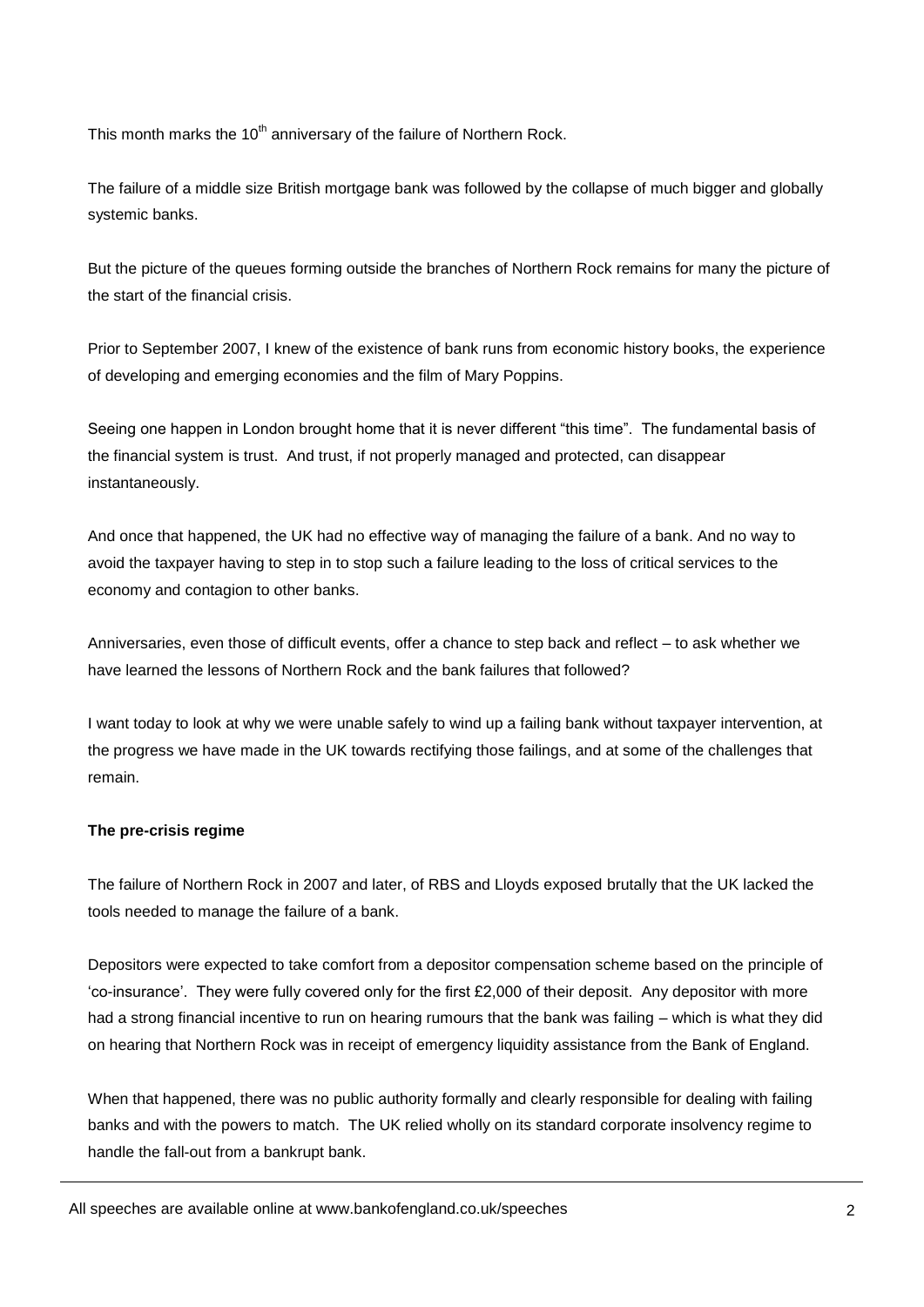This required an insolvency practitioner to protect the interests of creditors as a whole. The public authorities had no means of directing the insolvency process to prioritise the protection of depositors, the continuation of the bank's critical functions or wider financial stability concerns. There was no way to recapitalise a failing bank by bailing in its creditors.

As a result, when faced with the failure of a bank of any size, the UK authorities had only a stark choice between a very disruptive insolvency, putting financial stability at risk, or a taxpayer bailout.

The UK was not of course the only jurisdiction to discover in the financial crisis that it did not have an effective regime for dealing with the failure of banks.

And, as we discovered when Lehman Brothers failed, the authorities in different jurisdictions had no preagreed means of coordinating with each other on how to deal with the sudden failure of a major cross-border bank. Nor had they any confidence that the actions taken by authorities in another jurisdiction would align to their own national interest.

With hindsight it is clear we had been lulled into a false sense of security. In Britain, Northern Rock represented the first major run on a bank since the failure of Overend Gurney in 1866. Unlike, for example, the US, the UK had not experienced bank runs in the  $20<sup>th</sup>$  century.

Banks in the UK had failed. But insolvency had generally been avoided by the Bank of England twisting arms to 'encourage' other banks, to support a rescue 'lifeboat', as in the secondary banking crisis of 1973 or to take over the failing bank as with Barings in 1995.

The failure of BCCI in 1991 did lead to a protracted and difficult insolvency. But the bank's activities in the UK were not of a scale that posed risks to the UK financial system and economy

The Bank of England's approach to bank failure, an approach shared by many central banks, was one of 'constructive ambiguity'. The aim was to guard against moral hazard by maintaining uncertainty about whether a bank in trouble would get liquidity support with the threat of insolvency in the background.

In the event the threat of insolvency proved neither credible nor effective. When Northern Rock got into trouble with £23bn in customer deposits and a balance sheet of £100bn, the UK financial authorities were left with no way of rapidly transferring parts of the failed bank's business to another bank; or of recapitalising the bank by imposing losses on shareholders and creditors without serious risks to financial stability.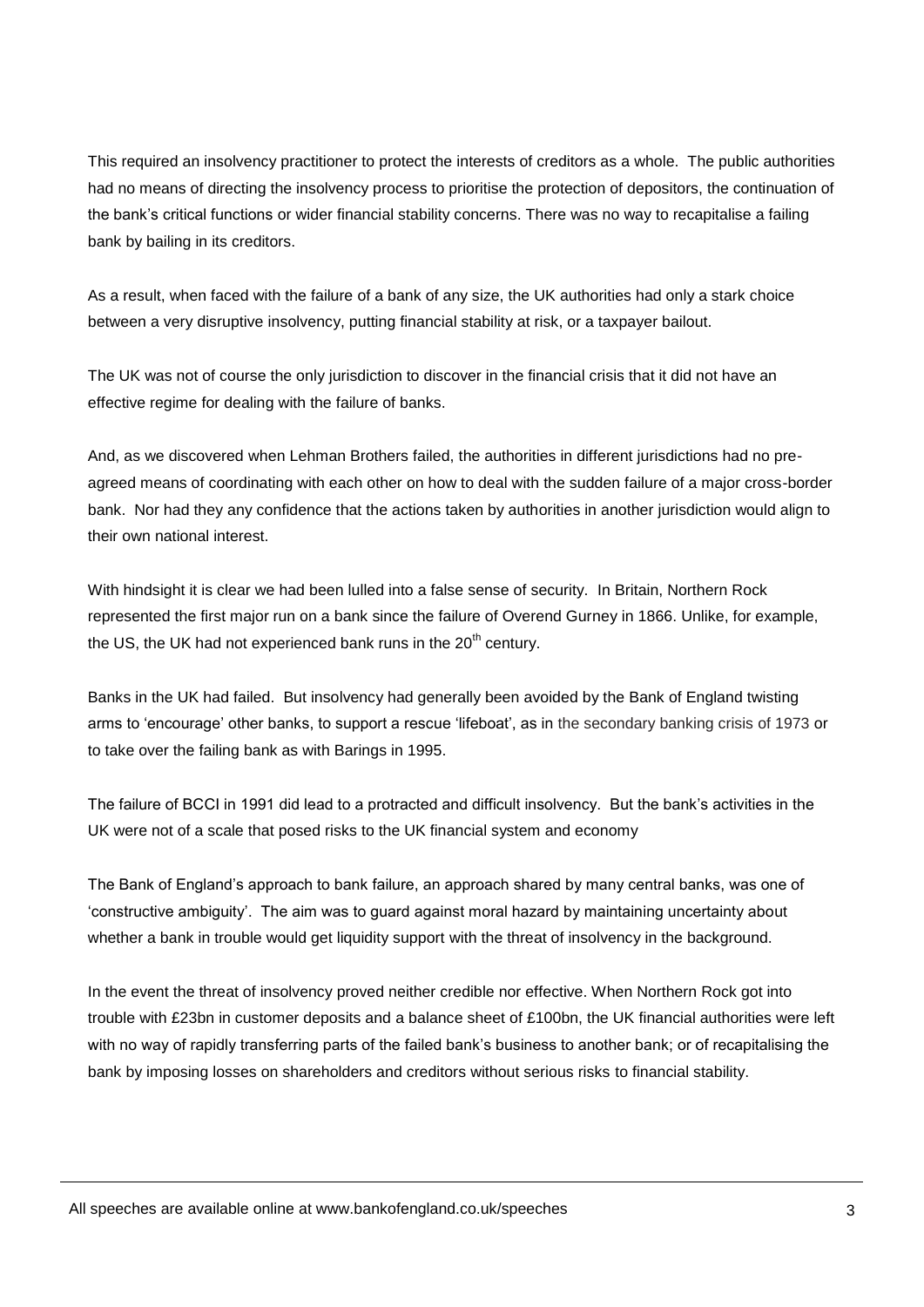And so, on 17 September 2007, the Chancellor was compelled to guarantee all Northern Rock deposits. Subsequently the bank was nationalised to avoid insolvency and to allow the bank's critical functions to continue while a buyer was found for its deposits.

The lessons of Northern Rock were dramatically underscored a year later by the failure of RBS and Lloyds. Faced again with the choice of insolvency or taxpayer intervention, the government was forced to inject £37bn into the two banks. The banks were not put into insolvency and it proved impossible fully to write down the existing shareholders or impose losses on the bond holders.

The first lesson from this was that constructive ambiguity simply didn't work. The market had always suspected this to be the case. The implicit subsidy enjoyed by the largest banks before the crisis illustrated the market's assumption that the state would always intervene to prevent their bankruptcy. And the market was generally proved right.

The exception that proved the rule was the Fed's decision to let Lehman Brothers enter insolvency. The fallout globally from Lehmans demonstrated dramatically, why, for large banks that perform critical functions, insolvency is not a viable option.

The second lesson, which follows from the first, was that if we want, when a bank fails, to have better options than a disruptive insolvency or a taxpayer bailout, those options have to be put in place well beforehand. Doing so comes at a cost to banks and to public authorities. But if at the point of failure, there are no better options than were available in 2008, moral hazard cannot be avoided.

Rather than constructive ambiguity, we need credible clarity that when a bank gets into trouble, the losses will be made to fall on shareholders and creditors and not the taxpayer. And if the bank provides critical services to the economy, that these can continue while the bank is resolved in an orderly way.

## **The Purple Book**

It is in order to achieve such credible clarity, that next week the Bank will publish an update of its approach to resolution. This document – known by the colour of its cover as the Purple Book - was first published in October 2014. Its purpose is to set out very clearly the options that the Bank has to deal with a failure of a bank and the way in which we would use our powers.

Explaining how resolution is designed to work in practice and what is needed to remove barriers to resolvability are necessary steps to ensure that resolution regimes are credible.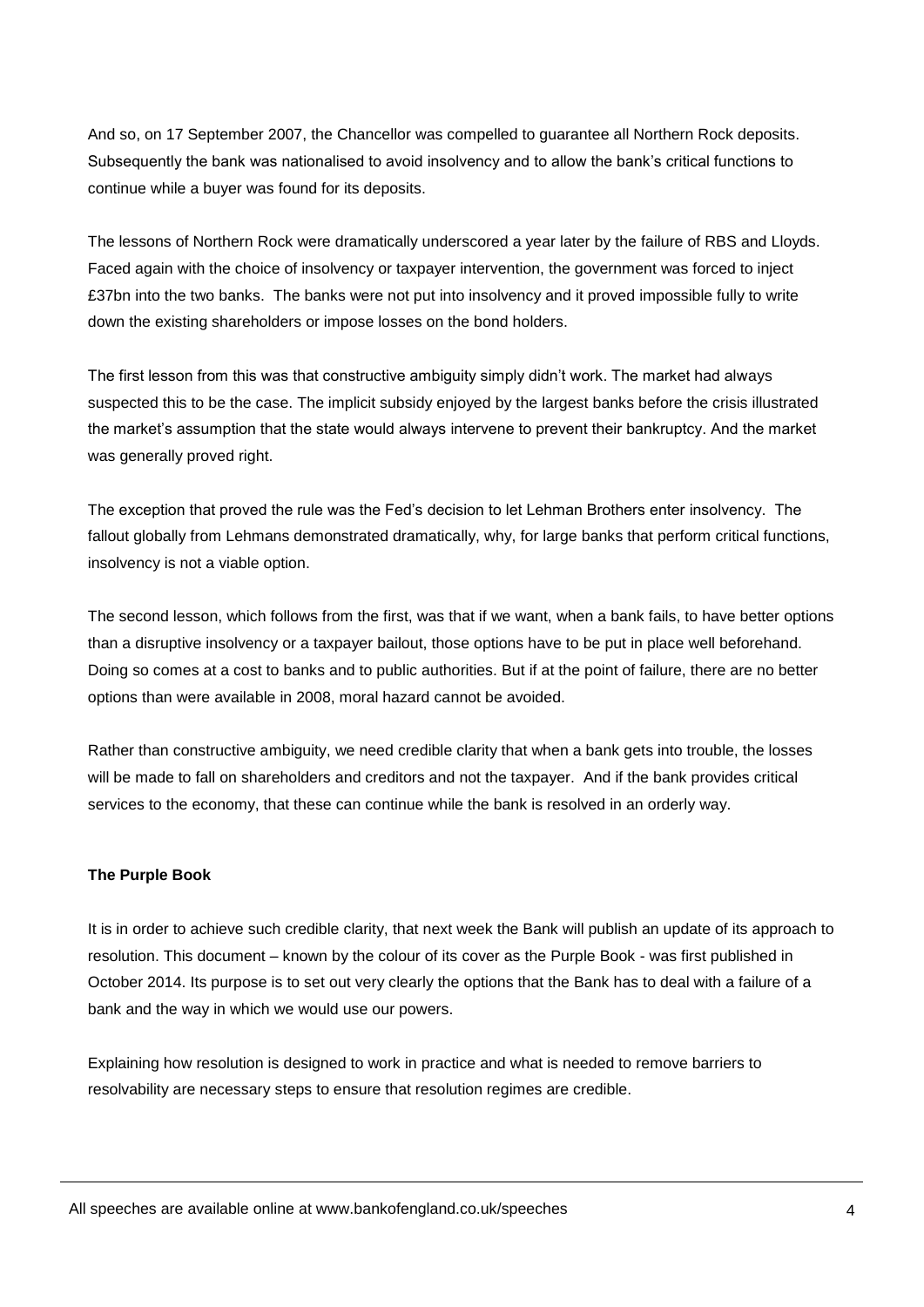The Purple Book illustrates the scale of progress that has been made in the UK towards putting in place a credible and effective way of dealing with bank failures. I would pick out three crucial areas of reform:

First, there is now a comprehensive statutory framework to deal with failing banks, for which the Bank of England is formally responsible. We have statutory powers to match this responsibility and there are a wide range of options available to us.

Unlike in 2008, there, is now a special bank insolvency procedure which requires that the insolvency practitioner prioritise pay-out of insured depositors or the speedy transfer of these deposits to a purchaser. Eligible depositors are protected up to £85,000. 'Co-insurance' has been consigned to history.

For the large number of small building societies and banks, this procedure should mean that their failure can be managed and their depositors paid out or transferred quickly following entry into insolvency – leaving shareholders and creditors to take the losses.

But the larger banks that hold the majority of deposits in the UK provide critical functions for the economy. These would be disrupted by insolvency, even in the new regime. Were a large bank to fail, the Bank of England can now trigger the use of 'stabilisation' powers outside insolvency. These powers include 'bail-in' to recapitalise the bank by imposing losses on shareholders and creditors, so that its critical operations can continue. This provides time for the firm to be safely restructured to address the causes of failure.

Second, we are well on the way to ensuring that if a bank fails and is taken into resolution, there will be sufficient, private sector, financial resources, in the form of debt and equity, that can be bailed in to absorb losses and recapitalise the bank so that it can continue to operate.

To achieve this the Bank has set every UK bank (and building society) a requirement for the minimum amount of such loss absorbing resources – known as MREL – it needs to hold. This requirement will need to be met in full by 2022. MREL covers both the capital a bank holds in going concern and the capital and debt that can be bailed in if it fails and enters resolution.

The biggest UK banks already have going and gone concern resources sufficient to absorb losses of almost a quarter of their risk-weighted assets, and are well on their way towards meeting their full MREL requirements. Current levels of loss absorbing resources mean that even if the major UK banks saw losses six times the losses they incurred over 2008 and 2009, there would be sufficient private sector resources that could be bailed in to recapitalise the bank and stabilise it without taxpayer support.

And next week, alongside the Purple Book, we will publish for consultation the Bank of England's proposals on how these loss absorbing resources should be distributed within banking groups.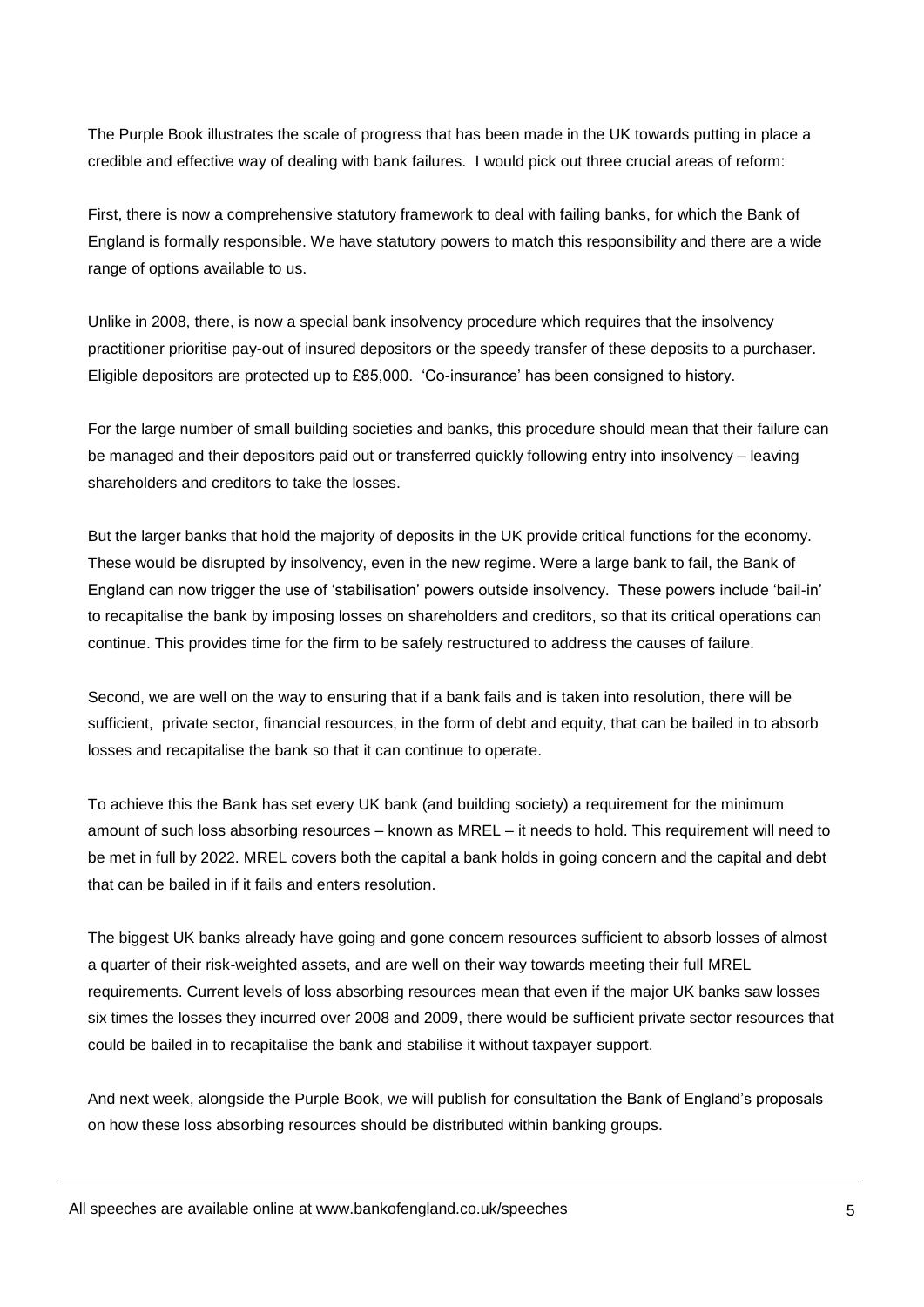In setting the timetable for meeting full MREL requirements, the Bank has considered the balance of costs and benefits. Issuing MREL imposes costs on banks. These costs will be minimized if banks are able to build up their MREL loss absorbing debt to replace their existing debt as it matures. It could be counterproductive if, in seeking to impose requirements intended to address financial stability, we did so on a timetable that dislocated the banking system and made it more not less vulnerable during the process.

Third, statutory powers and loss absorbing resources are necessary but not sufficient conditions for an effective resolution regime. There are other barriers to resolution that also need to be addressed. Resolution must provide continuity, whether continuity of access to financial market infrastructure, continuity of contracts or operational continuity. For example, services such as IT that underpin critical functions will need to be set up in a way that enable them to continue in resolution. The Bank is working alongside the PRA in assessing firms' readiness to meet operational continuity in resolution.

We should however have no illusions about the resolution of a major bank. If it happens, even when the regime is fully in place, it will be a very painful exercise. Resolution is not a magic wand; losses will need to fall on creditors. Even if we are prepared in advance, stabilising a large failing bank will not be easy.

But taken together, these reforms mean that we would be able to handle a failing bank very differently today compared to 2008.

There are in place now credible options, other than insolvency or bailout, that ensure that bank shareholders and creditors will bear losses if a bank fails.

And we are much better able now than we were to ensure that a failing bank can if necessary be stabilised so it can continue to provide critical services to the economy.

#### **What remains to be done?**

However more remains to be done.

First and foremost, we need to implement fully the reforms I have mentioned. Banks need to continue to build up the necessary loss absorbency and to restructure as necessary to ensure operational continuity in resolution.

This is perhaps an obvious point, but one that needs repeating. It is 10 years since Northern Rock failed and memories may be beginning to fade.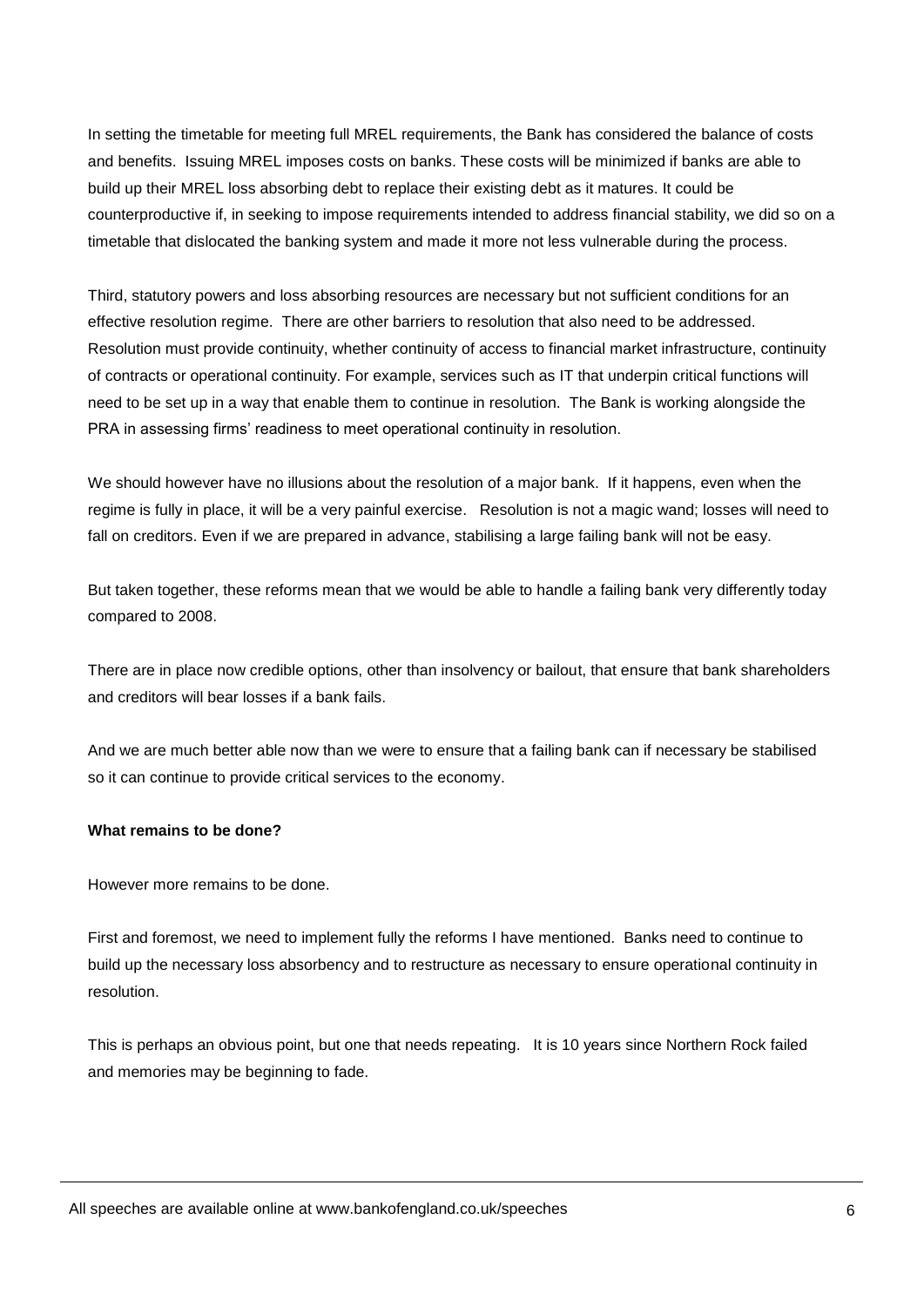Ensuring that we have a better option than insolvency or a bailout, is not costless. And, as that cost becomes apparent in a number of jurisdictions, there are increasingly voices calling for the reforms to be watered down or abandoned. It is argued that they are too expensive for banks, especially small banks, to implement and will restrict lending to the real economy.

On the cost, I would emphasise the cost not only to the taxpayer but to the economy as a whole of disruptive bank failure. In the UK, the going concern capital regime is based on assurance of there being an effective way to resolve failing banks. Absent such assurance, if this risk of disruptive bank failure remained as in 2008, we would require banks to hold appreciably more capital to absorb losses.

In the UK, the Independent Commission on Banking suggested a capital surcharge of 3% of risk-weighted assets (RWA) for banks that could not be resolved. In its 2015 assessment of capital adequacy, the Financial Policy Committee estimated that capital would need to be around five percentage points higher if there was no resolution regime in place.

It is also argued that resolution will not work; that while it may be a way of dealing with idiosyncratic failures, in a systemic crisis authorities will be reluctant to bail in shareholders and bank creditors.

This binary distinction between idiosyncratic failure and fully blown systemic crisis seems to me oversimplistic. For sure, if we were suddenly to find ourselves pitched back into the middle of a systemic crisis, with a number of major institutions having failed or on the point of failure and a complete breakdown of trust and confidence, orderly resolution of individual banks in itself is unlikely to be able to stabilise the system as a whole.

But we did not suddenly arrive in late 2008 in the midst of full blown financial crisis. Had the authorities had better, less disruptive options available over the previous 18 months to deal with a series of failing institutions, the disruptive, explosive nature of the crisis might well have been minimised. There would still have been very major losses and failures. But we would, in my view, have had a much better chance of a more orderly, less damaging correction of an overleveraged banking system.

And it is also probable that the buildup of leverage and bad debt itself would have been significantly restrained in the years before the crisis by the discipline imposed by shareholders and bondholders aware that they stood first in line to bear losses if the banks failed.

We not only have to follow through domestically. There is further work to do to ensure that we can not only manage the failure of a bank large enough to be systemically significant in one jurisdiction, but that we can manage the failure of large, internationally active banks.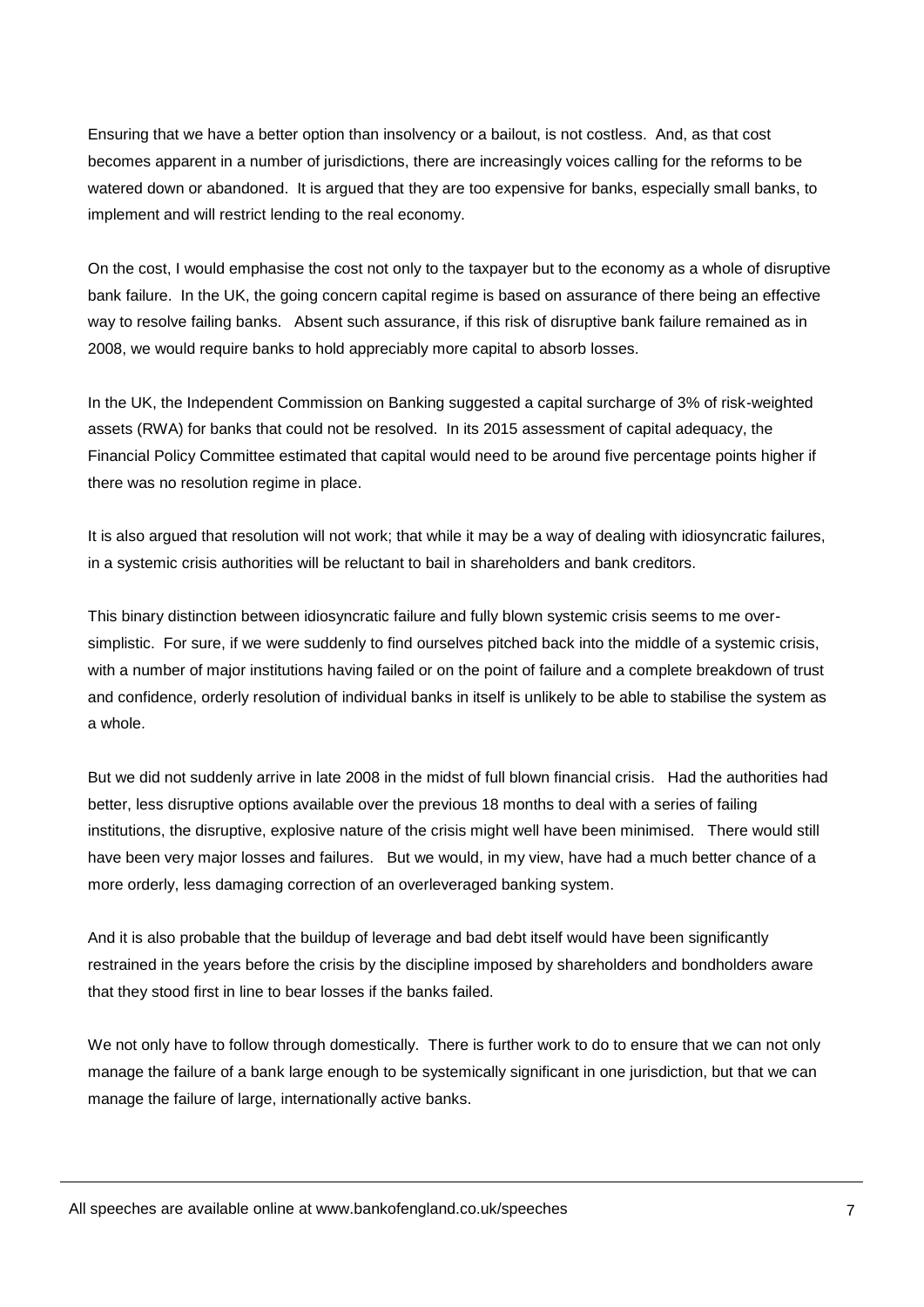Again, if we want better options than bailout or insolvency, we need to continue working now, internationally, to put those options in place.

This of course requires trust and cooperation between the home authority for the group and the host authorities of the jurisdictions in which it has major operations. But trust and cooperation, while necessary conditions, are not in themselves sufficient.

Home and host authorities needs to agree, in advance, on the resolution strategy for a major cross border banking group. Hosts need to be confident that the chosen strategy is viable and that it will respect their own financial stability needs.

In other words, confidence that local operations will not be cut loose in resolution and that, if necessary, hosts have the ability to draw down loss absorbing resources through the parent.

We have made very significant progress in agreeing international standards on resolution. And we have established crisis management groups, and, in the EU, resolution colleges, that bring together the regional supervisors for the major cross border banks. These provide the mechanism for agreeing, in advance, the strategy for managing the failure of a major bank with a presence in a number of jurisdictions and for monitoring progress in making that strategy possible.

This requires the continued build up, in line with the agreed international standard, of loss absorbing resources that can be used to recapitalise the group in resolution. And hosts' confidence in the resolution strategy will depend on the contractually enforceable allocation of those resources across the groups major operating entities, again in line with international standards.

Recapitalising a bank in resolution by bailing in the private sector restores solvency. But a solvent bank in resolution will still have liquidity needs. Our first preference – and that of the resolved firm – would be for the bank to meet those needs from some combination of its own liquid assets and private funding sources. But we cannot guarantee resolved firms will be in this position, even once they have been restored to solvency and are continuing to meet the requirements for authorisation.

Ensuring solvent firms in resolution have access to public sources of liquidity is therefore a critical part of an effective resolution strategy and an area where there is great merit in clarity. The clearer it is to the bank's creditors, counterparties and financial market infrastructure firms that a resolution comes with the expectation of access to public liquidity, if needed, the smaller the amount that may end up needing to be drawn-down. In contrast, doubts over whether and how liquidity will be made available to a bank upon its entry into resolution risk undermining a resolution, and leaving the authorities with a potentially far bigger problem.

All speeches are available online at www.bankofengland.co.uk/speeches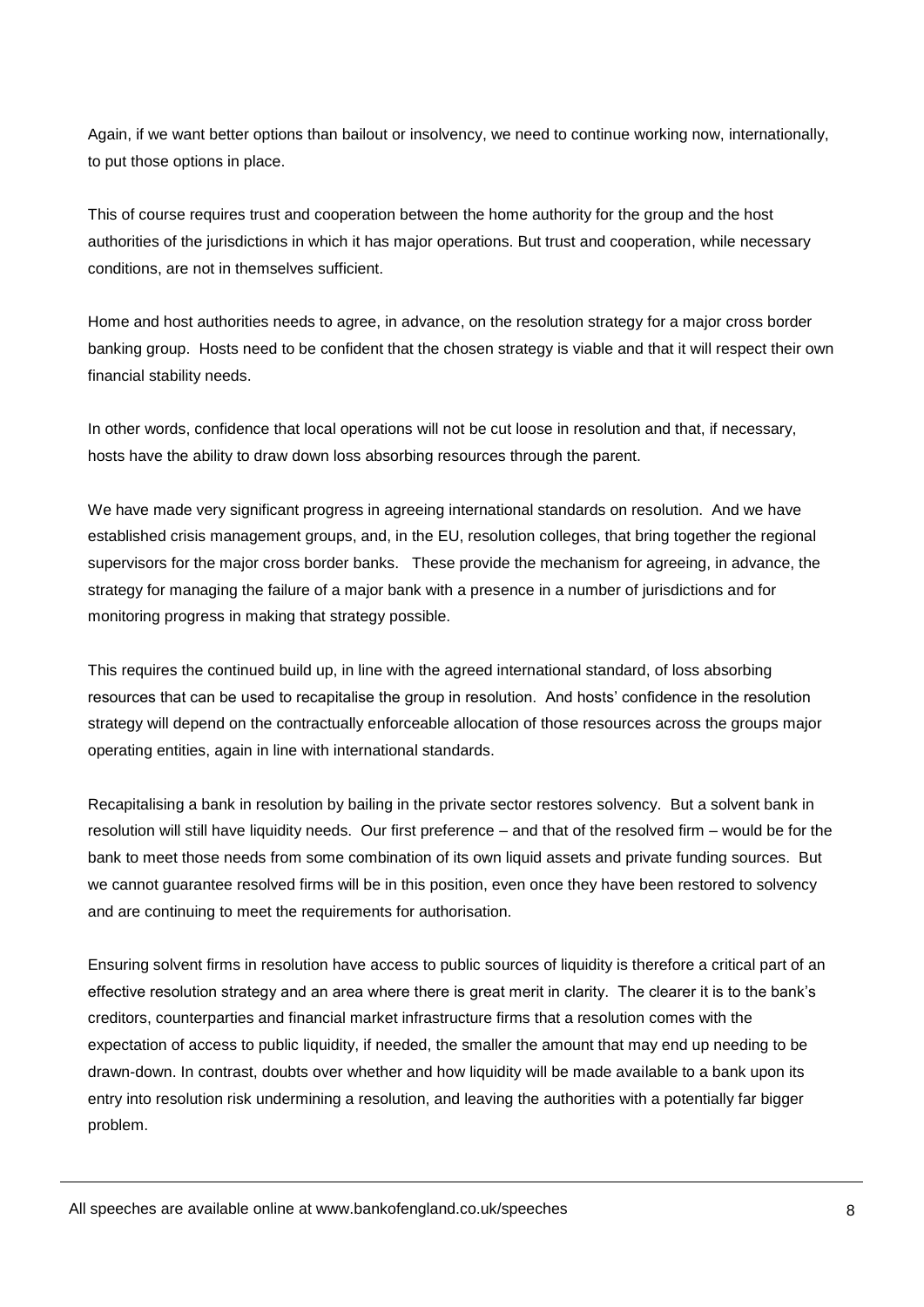So it is important to ensure resolution and liquidity strategies are aligned - whether they are delivered by a single institution, as in the UK, or by separate ones.

The Purple Book, to be published next week will set out the Bank of England's approach to providing a liquidity backstop in resolution, where required.

To be eligible, a bank will need to be restored to solvency by the bail in of shareholders and debt holders. It will need to meet the PRA's authorisation conditions, including capital requirements, so that it can continue to operate while in resolution. Solvent but illiquid banks in such a situation would have access to the Bank's published facilities subject to meeting the necessary eligibility criteria.

To supplement those arrangements, the Bank also has put in place a new, flexible Resolution Liquidity Framework providing the tools to lend to banks which are in a Bank of England led resolution.<sup>1</sup>

Such liquidity may be secured against a wide range of collateral, building on the collateral eligible in Sterling Monetary Framework operations.<sup>2</sup> The Bank's objective would be to provide liquidity in sterling or foreign currency as required, in the necessary scale and for a sufficient period of time to allow the firm to make the transition to market-based funding. The terms would be set in a way designed to support the effectiveness of the resolution regime, incentivise the transition of the firm back to market-based funding, and protect public money.

Confidence in the regime for the resolution of international banks is of crucial importance to the UK. We are home to a number of major international banking groups. But equally, if not more important, we are host to a very large number of foreign banks, many of which have sizeable wholesale market operations in the UK. As the leading international financial centre, we import considerable risks from other jurisdictions. It is therefore crucial to financial stability in the UK that we can rely on foreign banks operating in our jurisdiction having viable resolution strategies in line with international standards. Absent such assurance, we would need to ensure the entities operating here have greater resilience locally.

#### **Non bank resolution**

1

It was the failure of systemic banks in the crisis that exposed the lack of an effective resolution regime. But the lesson that if you want better options to deal with a failing financial institution they need to be put in place beforehand applies more widely than banks.

RLF would not be available to any firm subject to an insolvency or administration procedure.

<sup>2</sup> Se[e http://www.bankofengland.co.uk/markets/Pages/money/eligiblecollateral.aspx](http://www.bankofengland.co.uk/markets/Pages/money/eligiblecollateral.aspx)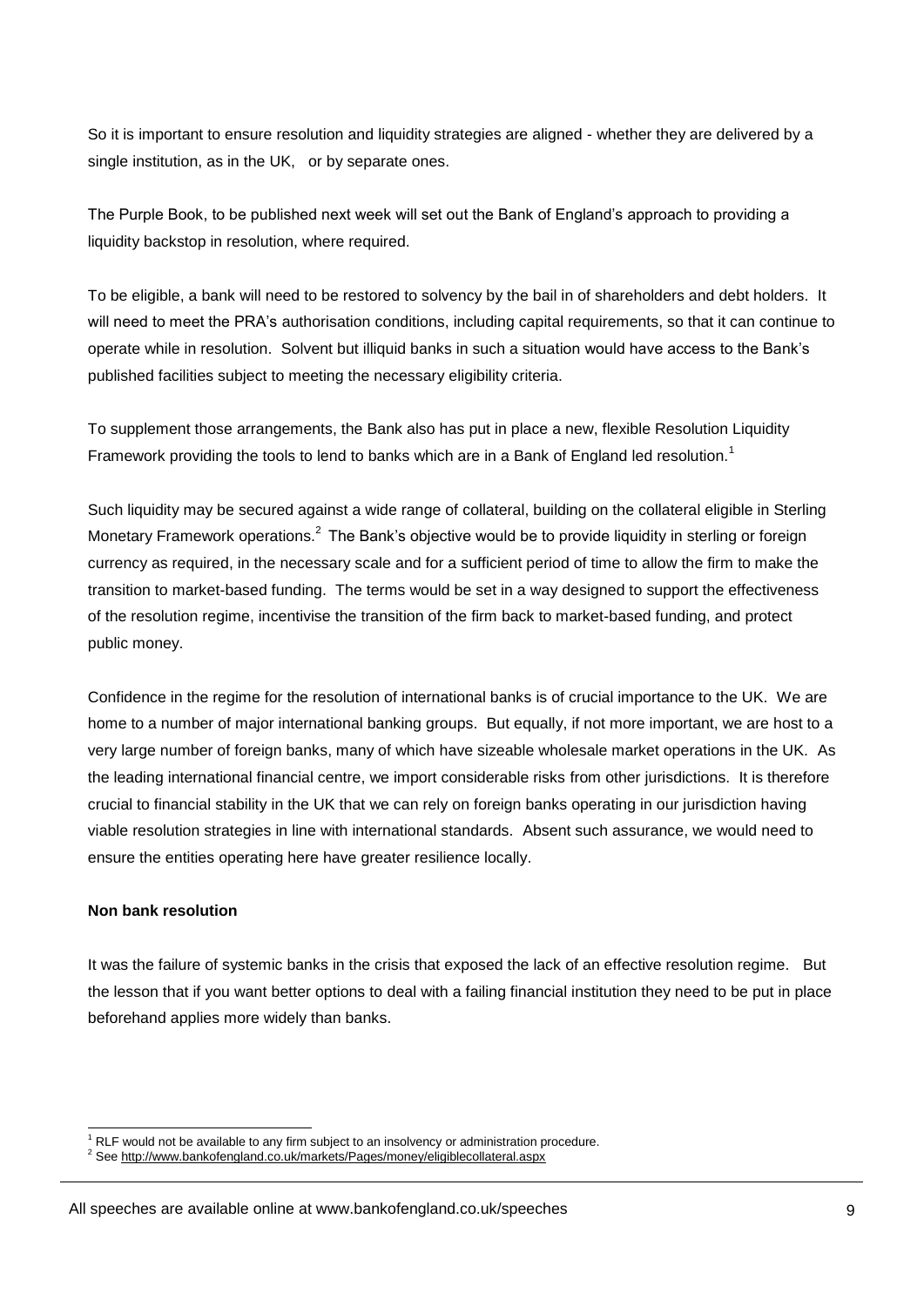So we need also to think about whether resolution is necessary in other parts of the financial sector, particularly systemically important insurance companies and CCPs. These did not fail in the last crisis. But they may pose similar problems in a future episode of stress.

Insurance companies are very different animals to banks. Insurer failure is more likely to be in much slower motion and solvent run-off may present a credible solution.

However we need to think carefully about whether we can rely wholly on that and what, if any, systemic risks could arise from insolvency of a major insurance company. Given the relatively small amount of debt in insurance companies relative to policy liabilities, who should bear the losses in resolution? And what tools are needed to allocate them? The answers to these questions are not yet fully apparent, though in my view, the case is probably made for a resolution regime for insurers, if only as a precaution should it turn out that run-off is not enough.

#### **CCPs**

CCPs are also very different to banks. They exist to manage and reduce the risks faced by their members – to ensure financial contracts are reliably and transparently margined and collateralised.

The main prudential risks CCPs face is from the failure and consequently inability of clearing members to meet their obligations to the CCP.

The steps that have been taken since the financial crisis to increase the resilience and resolvability of their bank clearing members are therefore a key protection for CCPs. But CCPs also need the backstop of a credible resolution regime.

The principal challenge here is not solvency per se but rather the ability of a CCP to restore itself to a matched book if members default, and to do so in a way that does not undermine the stability of the system. CCP rule books provide for very substantial mutualised resources and a comprehensive series of recovery actions. These include, as a last resort, the cancellation or 'tear up' of contracts and the end of the clearing service. However, waiting until the mutualised resources of a CCP are exhausted and subjecting participants to the unpredictability of a full tear-up may well pose unacceptable risks to financial stability. Resolution allows the resolution authority to intervene, if necessary, to tear-up a subset of contracts earlier in the process than would be possible in CCP recovery, and before the mutualised resources in the CCP have run out. The losses can then be spread across the membership in the order set out in the rule-book. This is key to allowing clearing members to measure and manage their exposures at a time of stress.

It is therefore important that if the resolution authority intervenes it avoids disturbing the order of losses in the rule-book.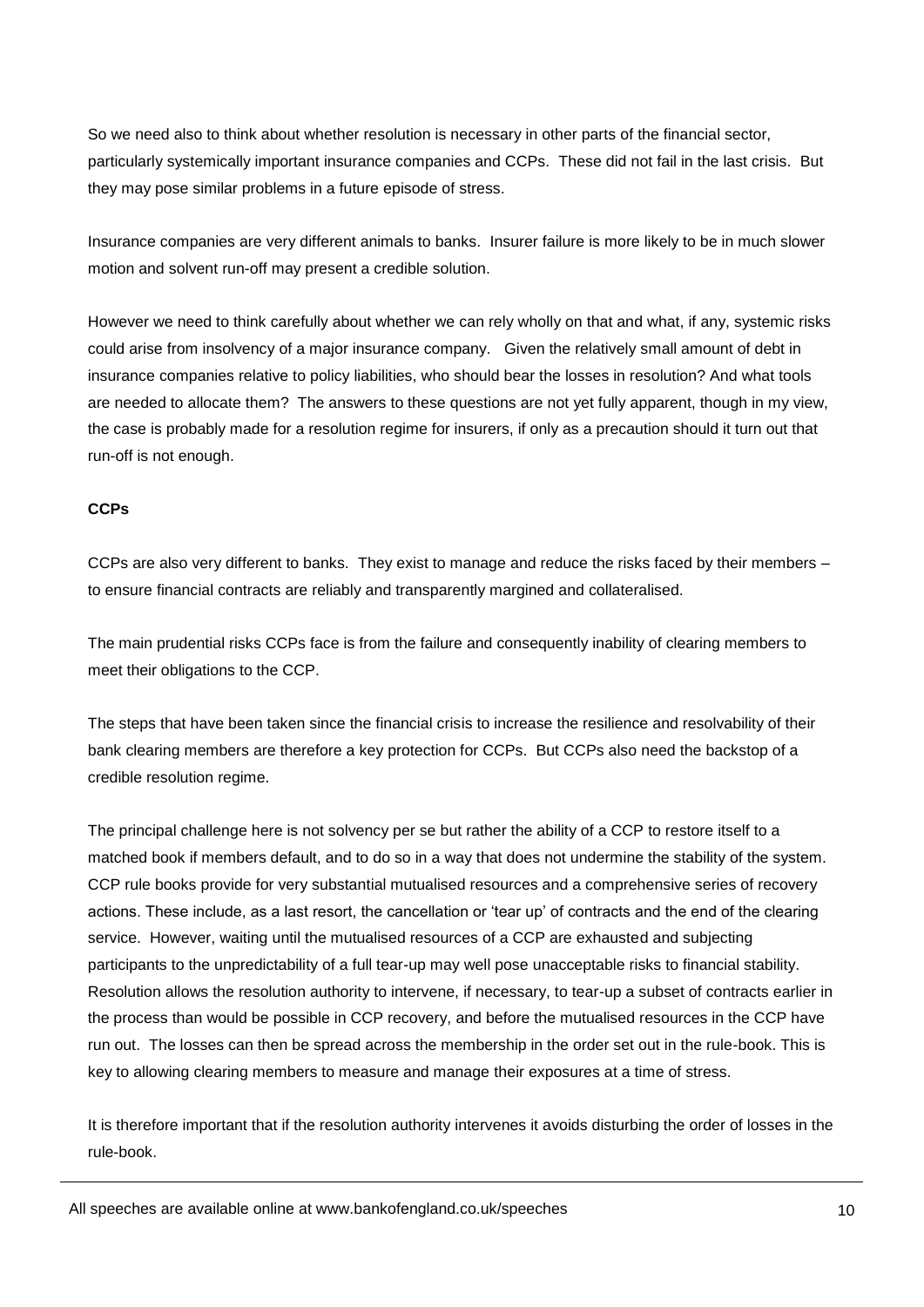This requires a robust 'No Creditor Worse Off' (NCWO) safeguard which takes as its counter-factual the loss allocation rules in the CCP's rule book.

The issue of NCWO protection is the subject of current debate in the draft EU regulation on CCP Recovery and Resolution. One school of thought is that it is essential to have a weaker NCWO safeguard so that resolution authorities have flexibility to deviate from the way in which losses would fall under a CCP's rules.

This degree of flexibility puts particular focus on the objectives by which home authorities would exercise this discretion. Resolution aims principally to deliver financial stability. But in the case of a global CCP, whose financial stability will be given prominence?

This uncertainty may leave participants located outside of the home jurisdiction fearing that they will be exposed to disproportionately greater losses in order to protect the home jurisdiction's financial stability.

The UK does not support that approach. As with banks, it is entirely possible to establish resolution frameworks for CCPs that ensure that interests are mutually aligned and that do not permit or require the home authorities to protect national financial stability at the expense of participants outside of that jurisdiction.

The conduct of CCPs depends on clarity and certainty. A regime that does not provide the same certainty as that set out in CCP rules runs the risk of undermining the very reasons why international leaders have placed CCPs at the heart of the response to the financial crisis.

## **Conclusion**

To conclude. Anniversaries are not always milestones to celebrate – and the anniversary of the failure of Northern Rock is a case in point. But even where the lessons of the past were painful, their anniversary provide a chance to step back and consider whether they have been learned.

The lessons of the crisis, of course, go much wider than resolution. The first defence against bank failure is to ensure that banks are properly capitalised to withstand losses and continue to serve the real economy. A vast amount of work has been done over the past 10 years to put in place capital and liquidity standards and stress testing regimes to ensure a much safer and stronger banking system.

Resolution should be seen as an integral part of making the financial system safer and stronger. Credible resolution regimes that impose losses on shareholders and investors, rather than taxpayers, when things go wrong will incentivise banks to manage their risks properly.